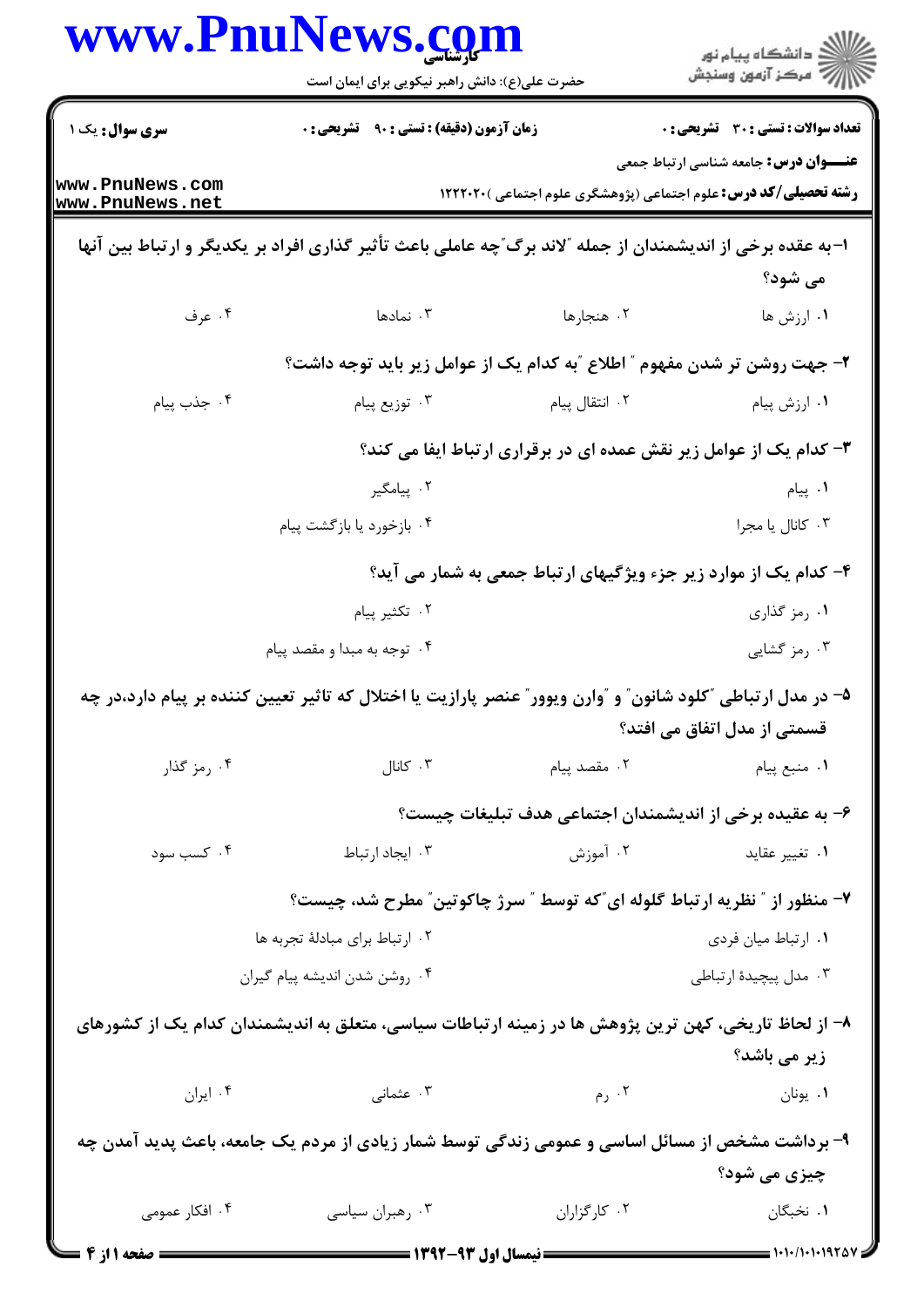|                                          | www.PnuNews.com<br>حضرت علی(ع): دانش راهبر نیکویی برای ایمان است                                         |                                                           | ڪ دانشڪاه پيام نور<br>/> مرڪز آزمون وسنڊش                                                                                |
|------------------------------------------|----------------------------------------------------------------------------------------------------------|-----------------------------------------------------------|--------------------------------------------------------------------------------------------------------------------------|
| <b>سری سوال : ۱ یک</b>                   | زمان آزمون (دقیقه) : تستی : ۹۰٪ تشریحی : ۰                                                               |                                                           | <b>تعداد سوالات : تستی : 30 - تشریحی : 0</b>                                                                             |
| www.PnuNews.com<br>www.PnuNews.net       |                                                                                                          |                                                           | <b>عنـــوان درس:</b> جامعه شناسی ارتباط جمعی<br><b>رشته تحصیلی/کد درس:</b> علوم اجتماعی (پژوهشگری علوم اجتماعی )۲۲۲۰۲۰ ( |
|                                          | +۱- به عقیده کدام یک از اندیشمندان زیر علت تغییر و تحولاتی که در جوامع مختلف انسانی روی می دهد ناشی از   |                                                           | روابط میان افراد است؟                                                                                                    |
| ۰۴ اسپنسر                                | ۰۳ مارکوزه                                                                                               | ۰۲ تونیس                                                  | ٠١. هابرماس                                                                                                              |
|                                          | 11- به عقیدهٔ ″ دیوید رایزمن″ جامعه شناس امریکایی، جوامع صنعتی با کدام یک از دوره های تحول جامعه انسانی  |                                                           | انطباق دارد؟                                                                                                             |
| ۰۴ جامعه مدرن                            | ۰۳ جامعه مصرف گرا                                                                                        | ۰۲ جامعه فرد گرا                                          | ٠١ جامعه سنتى                                                                                                            |
|                                          | ۱۲- به عقیده ″مک لوهان″ چه عاملی بشر را به تدریج در فضای تازه ای قرار داده به طوریکه هر فضای تازه، عاملی | <b>تعیین کننده در سرنوشت و زندگی بشر به شمار می رود</b> ؟ |                                                                                                                          |
| ۰۴ مذهب                                  | ۰۳ ارتباطات                                                                                              |                                                           | ۰۱ تکنولوژی در است کا به این منگ                                                                                         |
|                                          |                                                                                                          |                                                           | ۱۳- به عقیدهٔ کدام اندیشمند، تلویزیون یک وسیلهٔ ارتباطی ″ سرد″ به شمار می آید؟                                           |
| ۰۴ توین بی                               | ۰۳ تونیس                                                                                                 | ۰۲ مک لوهان                                               | ۰۱ رایزمن                                                                                                                |
|                                          | ۱۴- عصر ارتباط شفاهی و زندگی قبیله ای بر اثر توسعهٔ کدام یک از عوامل زیر از بین رفت؟                     |                                                           |                                                                                                                          |
|                                          | ۰۲ عصر الكترونيک                                                                                         |                                                           | ۰۱ بردگی ماشین                                                                                                           |
|                                          | ۰۴ خط الفبايي و صنعت چاپ                                                                                 |                                                           | ۰۳ فردگرایی                                                                                                              |
|                                          | ۱۵− ً به عقیده بسیاری از اندیشمندان مفهوم نقش را باید در رابطه با چه عاملی بیان کرد؟                     |                                                           |                                                                                                                          |
| ۰۴ گروه                                  | ۰۳ نهاد                                                                                                  | ۰۲ پایگاه                                                 | ۰۱ ارزش ها                                                                                                               |
|                                          |                                                                                                          |                                                           | ۱۶- رسانه ها، فراهم آورنده کدام یک از مفاهیم زیر می باشد؟                                                                |
| ۰۴ تخصص                                  | ۰۳ دانش                                                                                                  | ۰۲ ارتباطات                                               | ۰۱ توسعه                                                                                                                 |
|                                          |                                                                                                          |                                                           | <b>۱۷- مهمترین نقش و کارکرد وسایل ارتباط جمعی چیست</b> ؟                                                                 |
| ۰۲ ارضای خواسته ها و نیازهای پیام گیران  |                                                                                                          |                                                           | ۰۱ پی جویی و گردآوری اطلاعات                                                                                             |
| ۰۴ بررسی شیوه ها و مقررات سازمان ارتباطی |                                                                                                          |                                                           | ۰۳ بررسی فاصله میان نمایش و تماشاگر                                                                                      |
|                                          |                                                                                                          |                                                           | ۱۸- تلویزیون از چه طریق می تواند تا آخر عمر بر فرد تاثیر گذار باشد؟                                                      |
|                                          | ۰۲ انطباق کردن فرد با محیط                                                                               |                                                           | ۰۱ انتقال آداب و رسوم                                                                                                    |
|                                          | ۰۴ فرهنگ پذیری                                                                                           |                                                           | ۰۳ آموزش دادن                                                                                                            |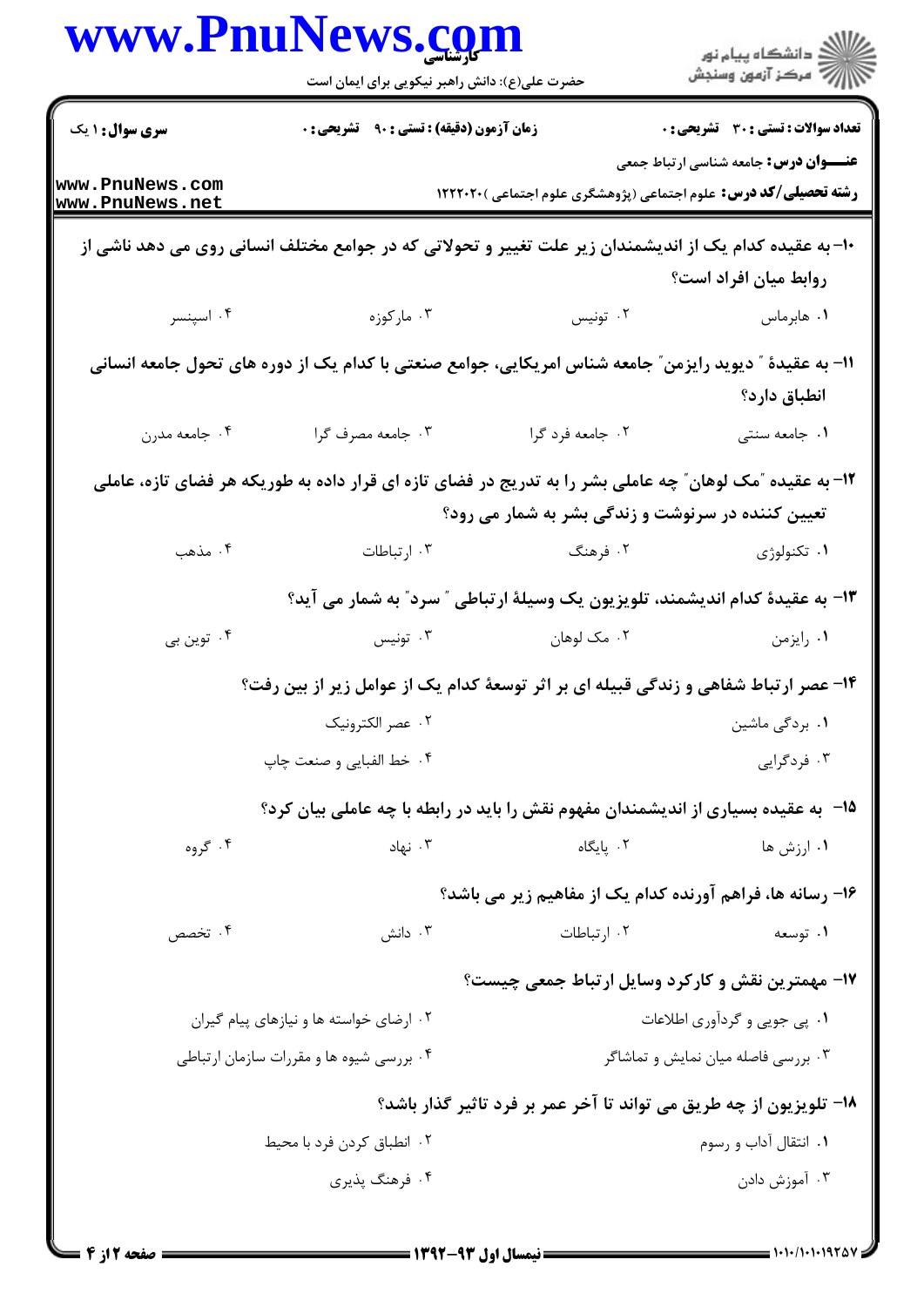| www.PnuNews.com                                                                                                     | حضرت علی(ع): دانش راهبر نیکویی برای ایمان است                                  |                                                                                       | ≦ دانشڪاه پيام نور<br>ر∕ = مرڪز آزمون وسنڊش                                                                             |
|---------------------------------------------------------------------------------------------------------------------|--------------------------------------------------------------------------------|---------------------------------------------------------------------------------------|-------------------------------------------------------------------------------------------------------------------------|
| <b>سری سوال : ۱ یک</b>                                                                                              | <b>زمان آزمون (دقیقه) : تستی : ۹۰٪ تشریحی : 0</b>                              |                                                                                       | تعداد سوالات : تستى : 30 ٪ تشريحي : 0                                                                                   |
| www.PnuNews.com<br>www.PnuNews.net                                                                                  |                                                                                |                                                                                       | <b>عنـــوان درس:</b> جامعه شناسی ارتباط جمعی<br><b>رشته تحصیلی/کد درس:</b> علوم اجتماعی (پژوهشگری علوم اجتماعی )۲۲۲۲۰۲۰ |
| ۱۹- به عقیده ″ لرنر ″ ارتباط جمعی چگونه می تواند در مساله رشد و عمران دخالت کرده و اطلاعات و نگرش های لازم را در یک |                                                                                |                                                                                       | محدودة وسيع، نشر و توسعه بدهد؟                                                                                          |
|                                                                                                                     | ۲. ارتقاء سطح فرهنگ عمومی                                                      |                                                                                       | ۰۱ گسترش شهرنشینی                                                                                                       |
|                                                                                                                     | ۰۴ در نظر گرفتن ظرفیت های اجتماعی                                              |                                                                                       | ۰۳ ارتباط جمعی به عنوان یک عامل تکثیر کننده بزرگ                                                                        |
|                                                                                                                     | ۲۰- به عقیده ویلبر شرام توسعه اجتماعی در کشورهای جهان سوم مستلزم چه عاملی است؟ |                                                                                       |                                                                                                                         |
|                                                                                                                     | ۰۲ شناخت سیاسی                                                                 |                                                                                       | ٠١. بسط آموزش و اطلاعات                                                                                                 |
|                                                                                                                     | ۰۴ خلاقیت                                                                      |                                                                                       | ۰۳ آرمان های تحصیلی                                                                                                     |
|                                                                                                                     |                                                                                | <b>۲۱</b> - به عقیده ″ ژان کازنو″ چه عامل موثری جریان های فکری موجود را تقویت می کند؟ |                                                                                                                         |
|                                                                                                                     | ۰۲ محیط                                                                        |                                                                                       | ٠١ منبع پيام                                                                                                            |
|                                                                                                                     | ۰۴ وسایل نیرومند سخن پراکنی                                                    |                                                                                       | ۰۳ ویژگی پیام                                                                                                           |
|                                                                                                                     |                                                                                |                                                                                       | ۲۲- یکی از عوامل بسیار مهم در زمینه تفاوت افراد از نظر تاثیر پذیری پیام چیست؟                                           |
| ۰۴ قومیت                                                                                                            | ۰۳ سن                                                                          | ۰۲ جنسیت                                                                              | ۰۱ تحصیلات                                                                                                              |
|                                                                                                                     |                                                                                |                                                                                       | ۲۳– کدام یک از عوامل زیر می تواند اثرات پیام را تغییر دهد؟                                                              |
| ۰۴ ویژگی های پیام گیر                                                                                               | ۰۳ محيط پيام                                                                   | ۰۲ ماهیت پیام                                                                         | ۰۱ منبع پیام                                                                                                            |
|                                                                                                                     |                                                                                |                                                                                       | ۲۴- کدام یک از عوامل زیر جزء عناصر تشکیل دهنده ساخت ارتباطی می باشد؟                                                    |
|                                                                                                                     | ۰۲ وسایل ارتباط دولتی                                                          |                                                                                       | ٠١ نرم افزارهاي ارتباطي                                                                                                 |
|                                                                                                                     | ۰۴ وسایل ارتباط خصوصی                                                          |                                                                                       | ٠٣ وسايل ارتباطي تحت حمايت دولت                                                                                         |
|                                                                                                                     |                                                                                |                                                                                       | ۲۵– از طریق کدام یک از روشهای زیر می توان محتوای ارتباط جمعی را به طور عینی و کمی مورد مطالعه قرار داد؟                 |
|                                                                                                                     | ۰۲ تحلیل محتوا                                                                 |                                                                                       | ۰۱ روش تاریخی انتقادی                                                                                                   |
|                                                                                                                     | ۰۴ سرگذشت پژوهی                                                                |                                                                                       | ۰۳ روش تشریحی تحلیلی                                                                                                    |
|                                                                                                                     |                                                                                |                                                                                       | ۲۶- فرهنگ توده یافرهنگ عامه در مقابل کدام یک از فرهنگ های زیر قرار داد؟                                                 |
| ۰۴ فرد گرایی                                                                                                        | ۰۳ تکثر گرایی                                                                  | ۰۲ فرهنگ مصرف گرایی                                                                   | ۱. فرهنگ نخبه                                                                                                           |
|                                                                                                                     |                                                                                |                                                                                       | ۲۷- کدام یک از جوامع زیر تحت تاثیر سازمان های دیوان سالارانه نیرومند قرار دارد؟                                         |
| ۰۴ پست مدرن                                                                                                         | ۰۳ توده وار                                                                    | ۰۲ سنتی                                                                               | ۰۱ صنعتی                                                                                                                |
|                                                                                                                     |                                                                                |                                                                                       |                                                                                                                         |